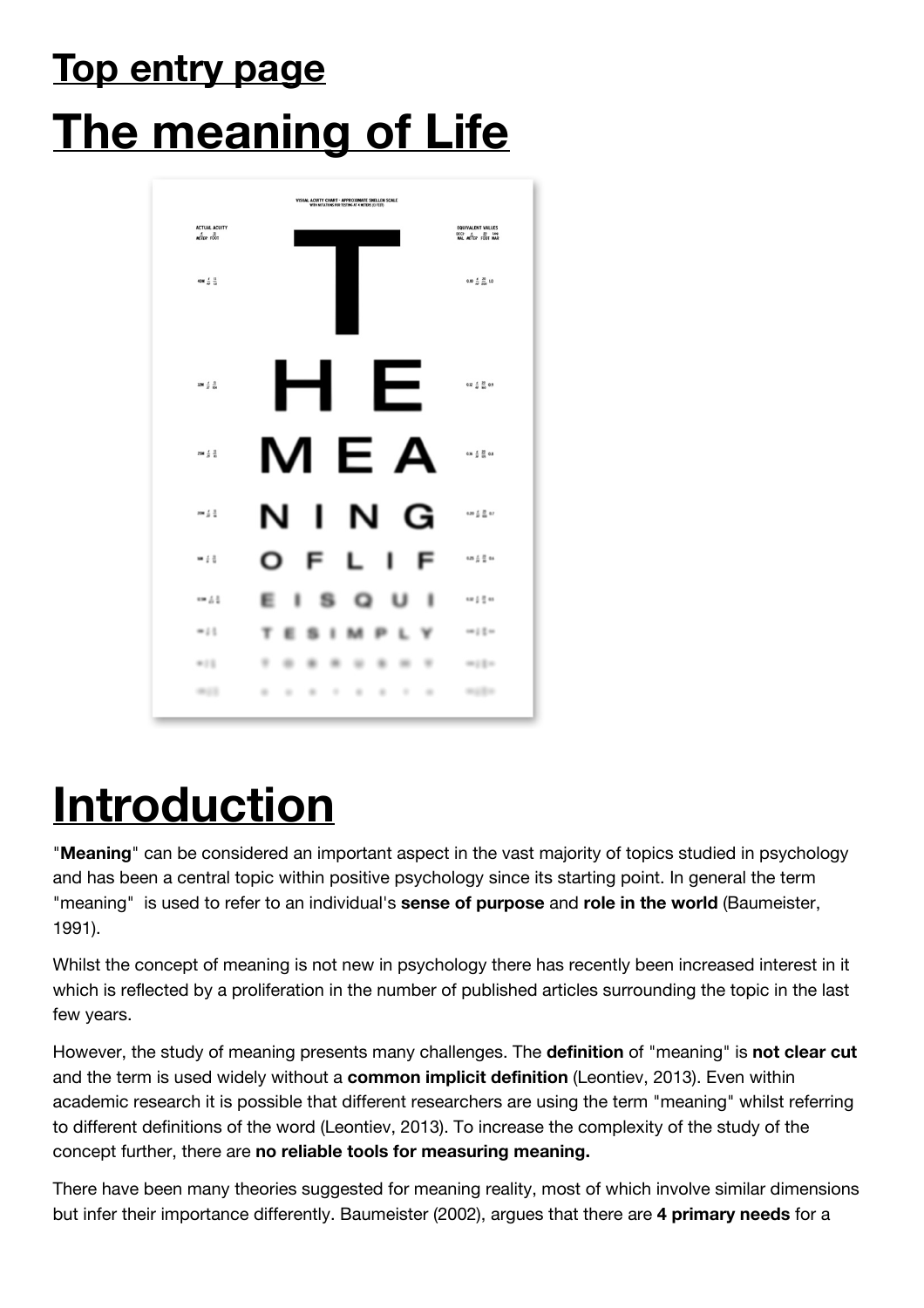meaningful life, if any one of these needs is not fulfilled then we will not feel that we have a meaningful existence. A second more elaborate framework for meaning has been proposed by Reker and Wong (2012). Within this theory, meaning is seen to have **many important dimensions**. It takes into consideration and explains in depth **sources of meaning** as well as the **modalities that it is experienced** through. This is the most **multidimensional theory** noted within this wiki which also suggests that it is the **most well-equipped to map the complexity of meaning** as a phenomenon. In comparison, a **meaning-making theory** by Park (2013), describes a meaning making framework which is explained in stages that relate to stressful life events.

When comparing meaning theories to the empirical evidence there are **definite gaps to be found**. Most studies regarding meaning-making frameworks have found **contradictory results** with support for predictions being **weak or absent** (Park, 2013). There are many reasons why this may be occurring, such as the fact that many studies only take in to consideration **one or two measures of meaning**, as meaning is such a complex concept it could be that this is simply not adequate to study the phenomenon in great enough depth. There may also be **issues with discriminant validity across studies.**

There are many cultural and historical links to meaning. Meaning is never purely defined by an individual themselves and therefore it always tied to the culture which they are immersed in. **Religion** is one of the key examples of how culture can **create and define meaning**. Psychology has never been completely blind to the topic of meaning and it can be traced as far back in psychology as Freud (1953) who claimed **no matter what we do it always means something**. However, come the turn of the millennium, meaning has begun to receive **greater attention** within psychology, there are now bi-annual conferences dedicated to the topic and its **momentum within the literature** is obvious.

Recent studies have found that **family and personal life** are one of the main **sources of meaning** (Fave, 2013). It has also been shown that meaning in life can be an **indicator of psychological and spiritual well-being** and **positive development** (Steger, 2009, 2012). Meaning is also considered important in aiding the **understanding of human experience** (Yalom,1980) and **behaviour** (Baumeister,1991).

This wiki will attempt to expand the reader's **understanding of the complexity of the concept** of meaning. It will describe various definitions and theories of meaning, and give an account of the historical and cultural relations of the concept. It will briefly describe three journal papers regarding the different aspects of meaning to refer the reader to further interesting reads.

# **Key paper**

The journal of Positive Psychology recently published a special issue specifically **dedicated to meaning**. This consists of 9 articles which discuss the issues that will be presented here in much greater depth for [further reading. This special edition can be accessed here:](http://www.tandfonline.com/toc/rpos20/8/6#.Uu_gbfl_tvQ) **Positive Psychology in search for meaning** (http://www.tandfonline.com/toc/rpos20/8/6#.Uu\_gbfl\_tvQ)

**One paper** within this issue that we felt would be a particularly useful for helping to develop an understanding of the topic "The meaning of life" from a beginners view point is:

**[Park, C. L., & George, L. S. \(2013\). Assessing meaning and meaning making in the context of](http://www.tandfonline.com/doi/full/10.1080/17439760.2013.830762#.Uu_gqPl_tvQ) stressful life events: Measurement tools and approaches.** *The Journal of Positive Psychology***,** *8***(6), 483-504 (http://www.tandfonline.com/doi/full/10.1080/17439760.2013.830762#.Uu\_gqPl\_tvQ)** 

This article starts with a discussion on **what the meaning of life is** and describes a **meaning-making framework** which combines current theories of meaning and meaning making in the context of stressful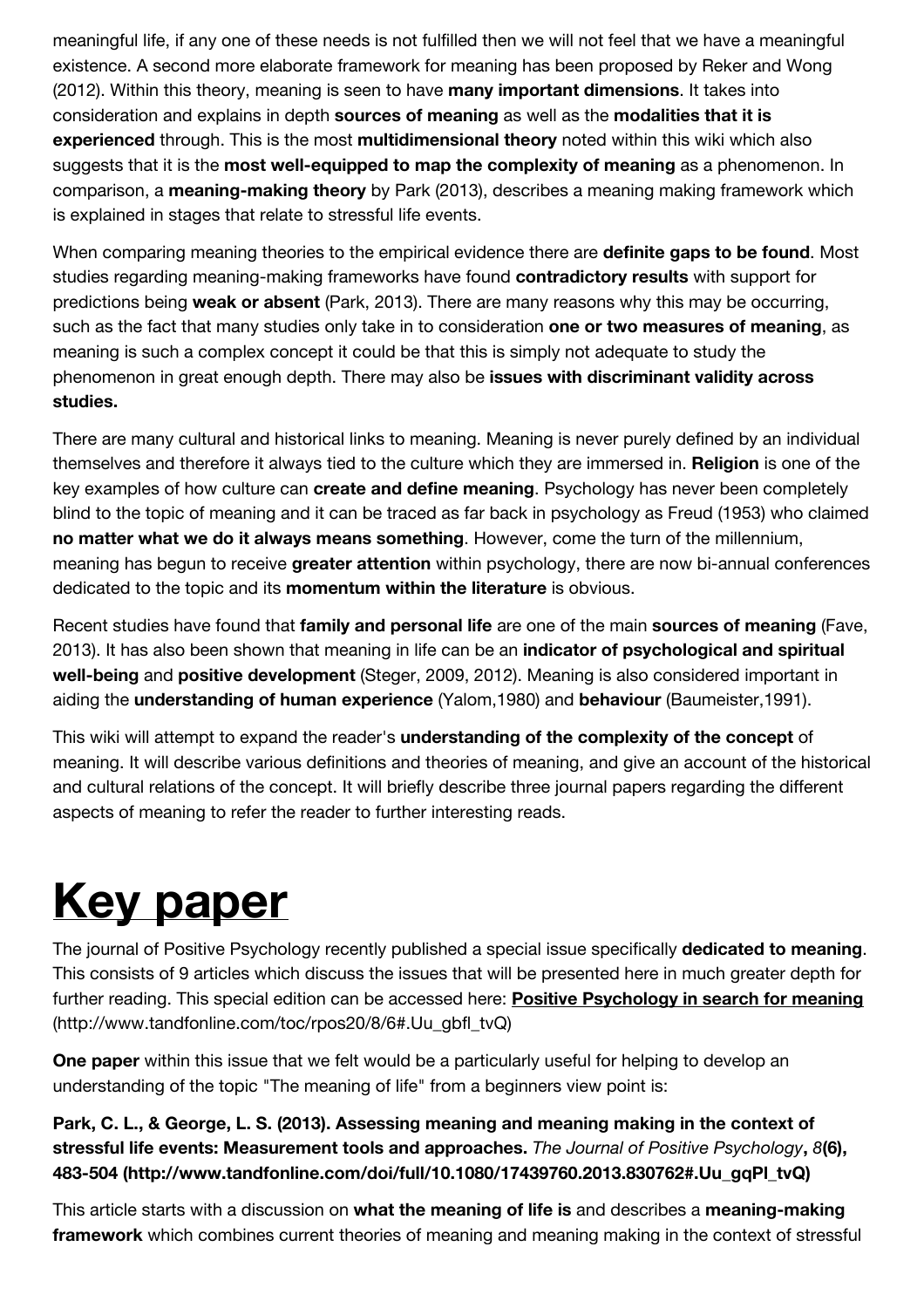life events. It provides **multiple different methods of measuring meaning** and meaning making in **clearly structured tables** as well as describing the **positive and negative aspects** of each method. It highlights the **need for more consistency in theoretical constructs and measurements**. It also provides a wealth of sources for further reading.

## **Definitions of meaning**

One of the major problems in studying meaning is the **ambiguity surrounding the concept**. Attempts to define "meaning" have been thought to make fairly good approximations of the construct, however many researchers argue that there is still a sense that there is something missing (Heintzelman, 2013).

Within the many attempts to define "meaning" there have been **three common features**:

- connections, associations and relationships
- a sense of coherence or comprehensibility to the experience of meaning
- and that meaning is a subjective experience

### **Connections**

Many attempts to define meaning refer to **connections, associations and relationships** (Baumeister, 1991; Leontiev, 2005; Vols, 2006; Steger, 2012).

Meaning can be defined as a...."*shared mental representations of possible relationships… Thus,* **meaning connects things**."

(Baumeister, 1991)

 It is therefore realistic to conclude that meaning is in some way about the **experience of stable relationships**. However there is some debate between definitions as to whether these connections must **actively be created** (Vols, 2006) or can **spontaneously appear** in our lives (Leontiev, 2005).

### **Coherence**

Many attempts to define meaning also refer to the idea that it involves an **analysis** of an individuals' **life or circumstances** to create a **coherent whole that makes sense** (Baumeister, 1991; Reker & Wong, 1988; King, 2006).

*"Lives may be experienced as meaningful when they are felt to … have a coherence that transcends chaos."*

(King, Hicks, Krull, & Del Gaiso, 2006)

As humans, we are capable of **imposing order** in chaotic circumstances to create comprehensibility and therefore this would suggest we are **capable of creating meaning**.

## **Subjective experience**

This recurring feature in definitions suggests that meaning is not just connections and/or coherence but an individuals' **subjective experience of these.**

"*Meaningfulness is something* **very subjective***, a pervasive quality of a person's*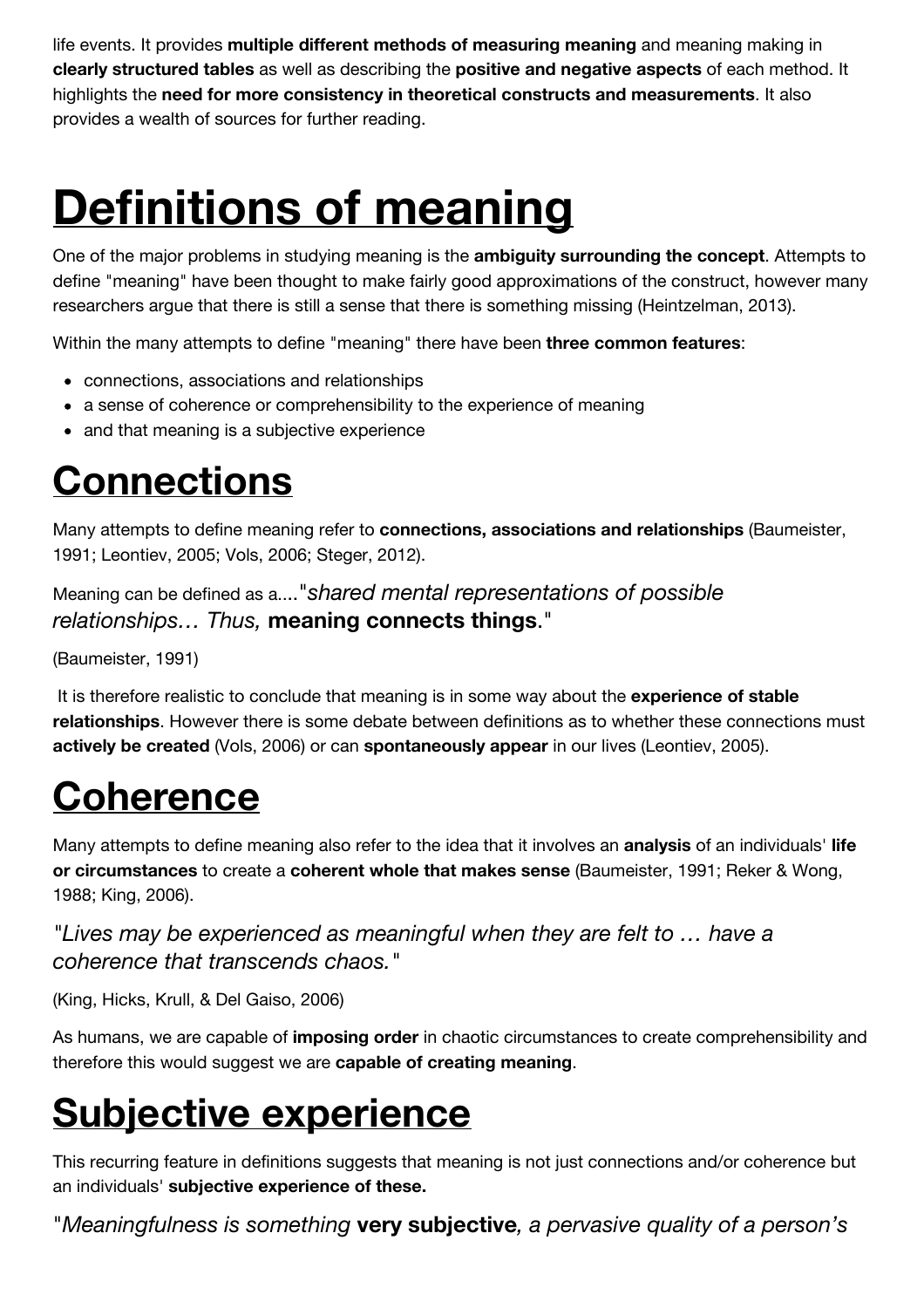#### *inner life. It is* **experienced both as ideas and as emotions***. It is clear, then, that when we ask about the meaningfulness of someone's life we are asking about the* **qualities** *of his or her* **inner experience**."

(Klinger, 1977)

To illustrate, life events, experiences and objects have no meaning except that they are **meaningful to someone.** 

Conscious processes are not necessary for the detection of both connections and coherence. Heintzelman (2013) argues that some features of meaning are **controlled by unconscious process and therefore are literally indescribable.** She argues that the difficulty in defining meaning itself **reflects one of its fundamental features**. By accepting these indescribable, unconscious processes in the definition of meaning, its understanding can be developed and tools to measure and study the concept can be greatly expanded.

## **History of meaning**

 The above section does a good job of outlining where the study of meaning stands in the present literature, but what of its history? Meaning is **far from a new topic** in academia. Indeed, during the late 19<sup>th</sup> century, and the opening decade of the 20<sup>th</sup> century, Russian philosophy was flourishing. One of the central themes of this movement was its critique of the hedonistic paradigm by raising the spectre of meaning (Leontiev, 2013). The philosophers of the day proposed that meaning should be the guiding principle of ethics as opposed to happiness (Leontiev, 2005), as otherwise we are ultimately tied to the hedonistic paradigm.

 Psychology has never been entirely blind to the issue of meaning. Freud (1953) discovered that **no matter what we do, it always means something**. Adler (1980) argued that **humans live in a realm of meaning**. Frankl (1967) proposed that **human existence is not only guided by, but directed at** meaning. However, meaning failed to enter the world of mainstream psychology in the 20<sup>th</sup> century. Why? Well, one of the key problems with the study is trying to pin down what 'meaning' actually is. It presents an odd case; it refers to a cognitive interpretation, a feeling, an incentive, a value, a valence, and so on (Leontiev, 2013). It is never purely defined in terms of the individual, but in an interaction between individuals and the world. It is fluid, not fixed, neither a state, nor a trait. This made the topic extremely difficult to study, based on the standard methodologies of psychology, which aim to reduce a phenomenon down into a smaller set of predictive variables that can easily describe it. However, to do this with meaning would impoverish the concept itself. To study meaning, Shotter (1990) argues that the postmodern situation in present-day science demands approaches that would allow us to get in touch with the reality we study, rather than observe it distantly. Where then, does that leave the study of 'meaning'?

 Come the turn of millennium, the study of meaning started receiving a greater degree of attention. In 2000, Paul Wong organised a conference called 'The search for meaning in the new Millennium', which has since become a bi-annual conference devoted to existential positive psychology and meaning-centered psychotherapy (Leontiev, 2013). In a particularly exciting turn for the study of meaning, **Paul Seligman (2002) included 'meaningful' living as one of the core principles of positive psychology**. Though the study may not be entirely mainstream yet, it is clearly gaining momentum in the literature. Indeed, as will be discussed later, over the past decade, several models have been proposed for meaning and meaning formation.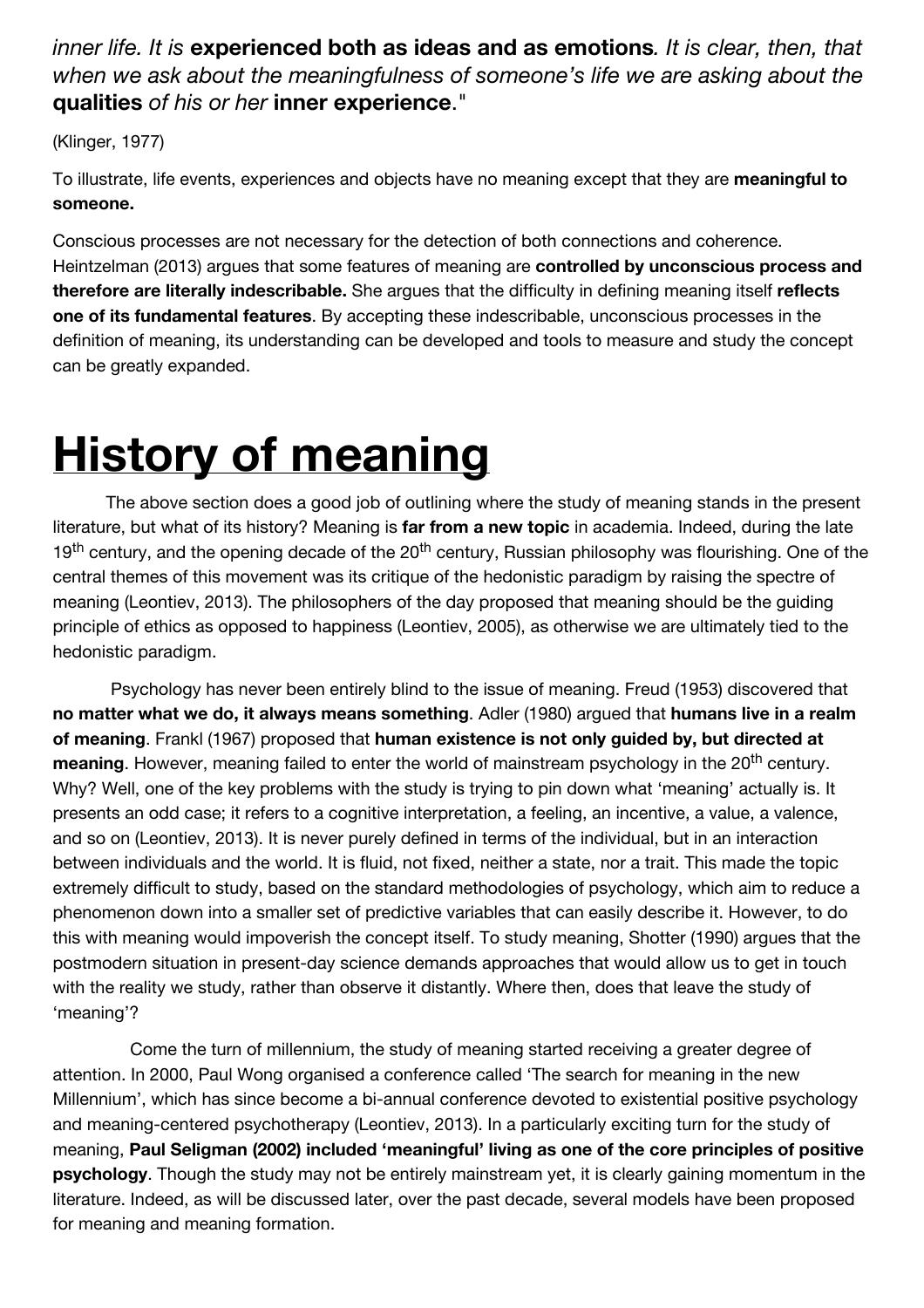## **Culture and Meaning**

**One of the key observations one can make about meaning is that it is never defined purely within the agent; it is inherently tied to the world outside beyond them** (Leontiev, 2013). As such, one of the most interesting aspects of meaning is how it is formed by the culture in which we exist. Each culture or subculture will have different ways of creating meaning for itself, offering up the opportunity for an entire thesis on the subject, and as such, we shall confine ourselves to a few specific views, primarily those of the main world religions.

 A religion makes the shift to an institution when the myths and rituals that have forged its sacred histories are organised into officially sanctioned models of orthodoxy (correct interpretation of myths) and orthopraxy (the correct interpretation of rituals) (Aslan, 2006). Christianity can be called the principal example of an "orthodoxic" religion, the distinguishing mark of a faithful Christian is their beliefs expressed through creed (Aslan, 2006). **So for a Christian, it is precisely their beliefs themselves that confer meaning in terms of their culture**. On the other hand, Judaism is a prime example of an "orthopraxic" faith, whereby **it is the believers actions** – expressed through the Law – **that imbue one's life with meaning** (Aslan, 2006). As we can see here, there is a clear difference in the ways that these cultures attempt to form meaning, emphasising different aspects of the believers life; it is not that Christianity discounts action, or that Judaism discounts beliefs, **merely that different aspects of a believer's life inform the process of meaning formation**.

 Again, we see differences in how meaning is created for members of a culture if we turn towards Islam. One of the core principles of Islam is that of the Ummah; the borderless religious community. During Islam's rapid expansion over many linguistic and cultural boundaries, the Ulama – religious scholars in charge of guiding the Ummah – sought to formalize the expression of faith through ritual, in turn providing guidelines to determine just who was and was not Muslim (Aslan, 2006). The result of this effort was what are now commonly referred to as the '5 pillars of Islam' (Aslan, 2006). Four of the five pillars are inherently communal activities, and the ultimate purpose of the five pillars is to aid the believer in the expression of their membership in the Muslim community through action (Aslan, 2006). As Islam does not have a standardised religious hierarchy, the religious community is seen as a divinely inspired community through which salvation is achieved, i.e., the community is the core of the Muslim faith, its church. **Meaning and purpose, in Islam, is thus conferred by membership in the Ummah, by undertaking its religious rituals** (Aslan, 2006).

 Looking towards Buddhism, we see yet another culture carving out meaning in a different fashion. Here, the believer can only find the meaning of their life precisely by searching for the meaning of life, a view supported by Frakl (1967). This idea could be most appropriately summed up by one, perhaps unexpected, radical Buddhist Koan: "If you meet the Buddha on the way, kill him". If one finds the Buddha, all of the secrets of the path to enlightenment could be solved by him, thus depriving your own journey of meaning. **It is the journey, not the destination, in which meaning can be found**.

 The takeaway message of this section is that **meaning has an intimate relationship with the culture in which we live**. If we come from one background rather than another, our perception of a meaningful life can vary wildly, before we even touch on more recent distinctions in the field such as individualism vs. collectivism. Where then, does that leave the study of meaning within the context of psychology? The psychology of the 20<sup>th</sup> century could largely be characterised as the study of individual differences, which relies precisely on the comparison between individuals, whereas meaning exists not only within, but in common understanding across members of a culture (Leontiev, 2013). As the next section will show, positive psychology has recently forged ahead in developing more detailed and varied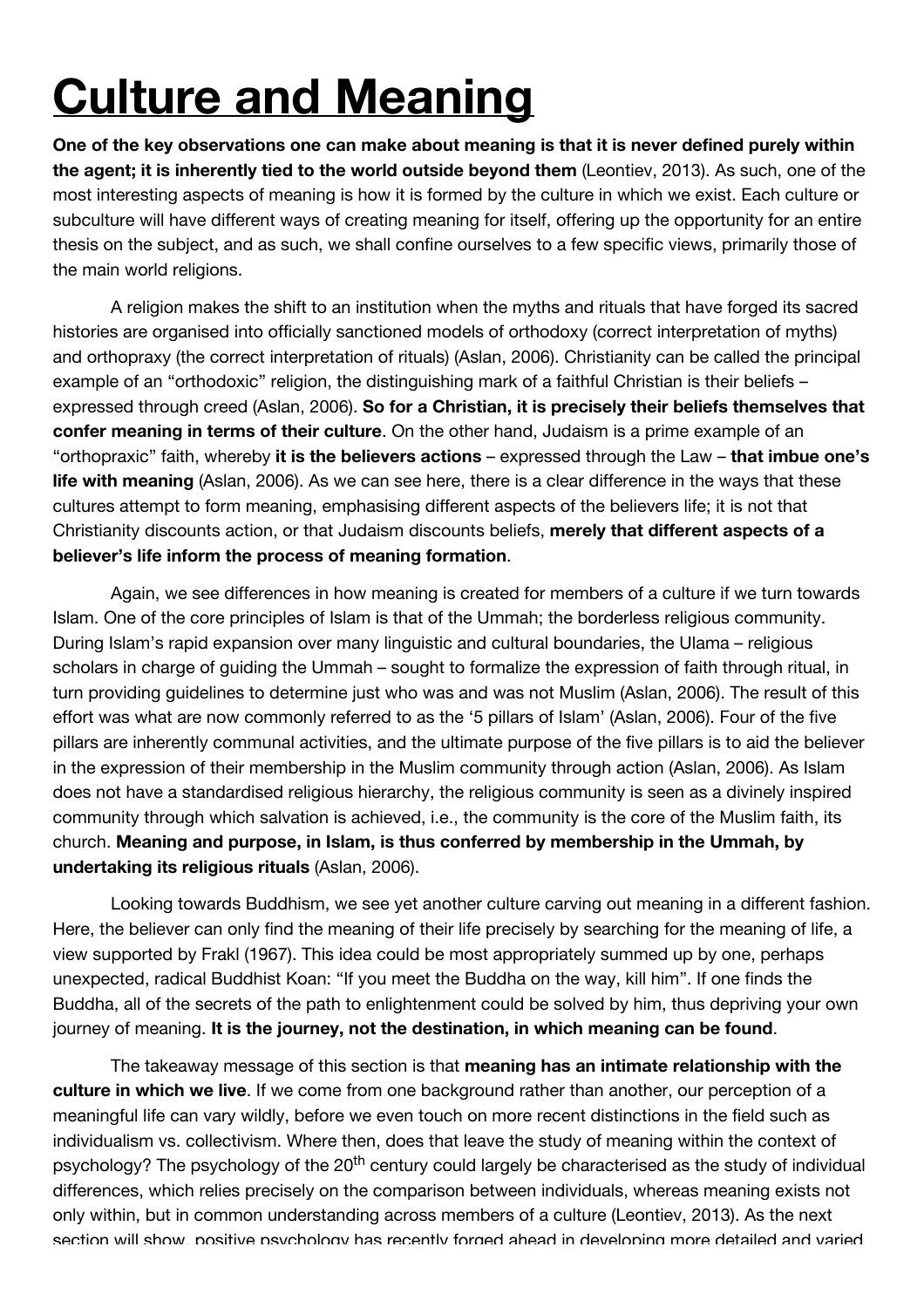# **Theories**

Within the study of meaning, a large number of theories have been proposed for **meaning reality**, a few of which shall be detailed here. An important point to note is that all of these theories involve many similar dimensions, but demark them in different fashions, and infer their importance differently. A second class of theory, **meaning-making**, will also be outlined.

### **Meaning-reality theories**

### **Baumeister & Vohs (2002)**

Leontiev (2013) has argued that the theory articulated by Baumeister & Vohs (2002) marks an important advancement of the study of meaning. The first observation, as noted above, is that "the essence of meaning is connection" (Baumeister & Vohs, 2002, p. 608). Rather than mapping the dimensions of meaning, Baumeister demarks 4 primary needs for a meaningful life:

- 1. *Need for purpose* essentially the need for life goals and drives
- 2. *Need for values*  these can reinforce or guide one's purpose, and help the agent to imbue their purpose with meaning
- 3. *Need for a sense of self-efficacy*  a desire for a feeling of self-control and autonomy
- 4. *Need for self-worth*  a desire to feel they are inherently valuable, naturally this is related to selfefficacy, and is often relationally formed.

The key point of this theory is that we only feel we have a meaningful existence *when all four needs are satisfied*; when one is missing, one's meaning in life cannot be complete.

### **Reker & Wong (2012)**

Reker and Wong (2012) have proposed quite an elaborate framework for meaning and its sources, in part because of Reker's view that '*a complete understanding of meaning requires both an elemental and holistic view of life*' (2000, p. 52). In this theory, meaning is seen to have several important dimensions:

- 1. **Structural components:** cognitive, motivation, and affective factors
- 2. **The sources of meaning**
- 3. **The breadth of meaning**: the **diversity** of meaningful experiences
- 4. **The depth of meaning**: The **quality** of a given meaningful experience

Considering the sources of meaning, the work of Emmons (2003) is highly informative. He posited that there are 4 key domains in which individuals search for meaning: *achievement/work*, *relationships/intimacy*, *religion/spirituality*, and *self-transcendence/generativity* (Emmons, 2003). Furthermore, Wong (1998) argues for several extra dimensions, or types of meaning which he saw as key. First is the distinction between *Global and Situational meaning,* which refers to whether the meaning in question is viewed by the agent as being *the ultimate meaning of their life, or a situation specific meaning.* Wong (1998) argued that meaning had a couple of preconditions, *social relationships and personal qualifications.* The final key point of this theory is that meaning is experienced through 3 separate modalities; *activities, experiences, and attitudes.* This theory of meaning is essentially demarked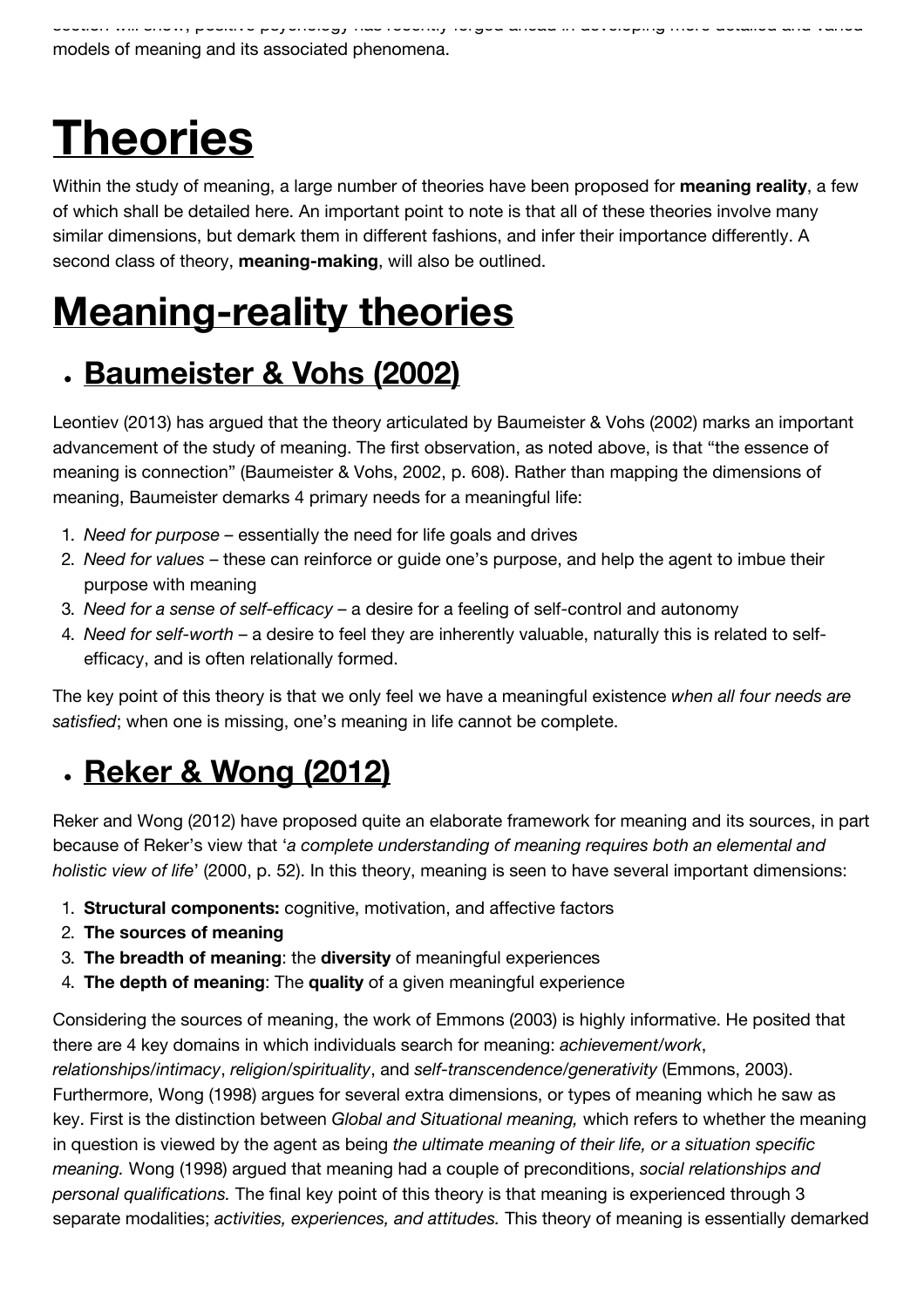by its complexity, it is the most multidimensional of the theories noted here, which may mean it may be the most well-equipped to map the complexity of meaning as a phenomenon.

### **Meaning-making theories**

### **Park (2013)**

Drawing on the work of several meaning-making theorists (see Park (2013) for greater detail) Park describes a detailed model of **meaning making**. Here, there are two levels of meaning; **Global and situational.**

- **Global meaning** references an individual's system of beliefs about the world and themselves, in addition to their life-goals, and their subjective sense of meaningfulness.
- **Situational meaning** refers to meaning in the context of particular environmental encounters. It is essentially how individuals understand and construe specific events.

The meaning-making framework can be described in stages **(See figure 1)**:

- 1. The individual encounters a **severe stressor**, leading to **situational appraisals** and **causal attributions.** These appraisals often lead to the belief that the individual's sense of global meaning has been violated.
- 2. When global meaning is violated, this initiates cognitive processing, or meaning-making efforts, so as **to incorporate appraisals of the stressor into the global meaning framework**. Meaning-making can either be **automatic**, or **effortful**.
- 3. **Meaning-making processes result in better adjustment**, **particularly if the individual manages to afford sufficient meaning to the stressful event**. The meanings-made can be assigned into two categories; **changes in appraised meaning**, and **changes in global meaning**.

Fig. 1: Park (2013) Meaning-making framework (Park, 2013).



In this class of meaning-making framework, one of its core assumptions is that discrepancy and violation are central to the meaning-making process (Park, 2013). In the case of a severe stressor, such as severe illness, this may result in trying to find the positives of the situation, or learning to use the experience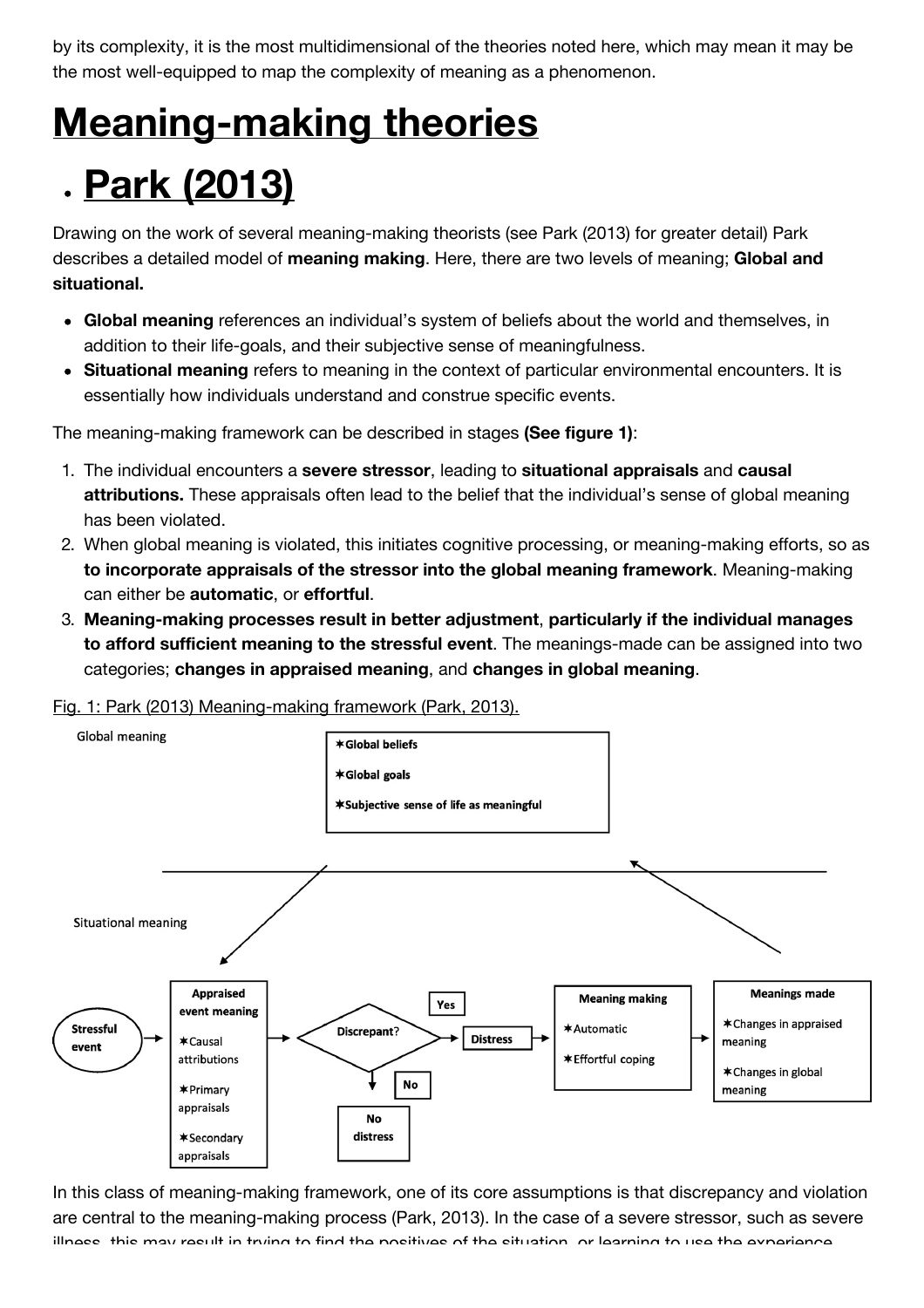illness, this may result in trying to find the positives of the situation, or learning to use the experience positively, such as undertaking charity runs to raise money for awareness etc. However, whilst the theory has **received high support** in the literature, a key counterpoint could be raised here. **If meaning making primarily relies on stressful events, does this mean that a happy life is thus less meaningful?**

## **Gaps Between Theory and Empirical Evidence**

With any theory in psychology, it is always wise to see just how well theory can match the evidence gathered in its favour. Especially so with meaning; it is after all a multidimensional construct, and has only seen attention in the literature in recent decades. A good starting point is that **studies regarding the meaning-making framework have often found contradictory results**, with support for its specific predictions being either weak, or absent (Park, 2013). For example, some studies have found that searching for meaning is related to lower levels of distress (Sears, Stanton, & Danoff-Burg, 2003), whereas others have reported it is related to higher distress and dysfunction (Roberts, Lepore, & Helgeson, 2006). Theories about the sources of meanings can also often fail to be supported. Emmons (2003) noted 4 primary domains of meaning making (e.g. achievement/work), however, Bundick (2011; see below for summary) found that high school students involved in the creative arts, who did not find them personally meaningful were more likely to feel they were more fully achieving their potential, compared to students who rated them as highly meaningful. One would expect that finding an activity meaningful would result in greater positive feeling regarding it. Such spurious results in a relatively new topic area are not entirely unexpected, but it is troubling nevertheless. What could be producing this?

#### **Methodological issues**

- **Studies on meaning often opt to employ only one or two measures, whilst ignoring others** (Park, 2013). Failing to study meaning in all its complexity impoverishes the concept of its depth and breadth (Leontiev, 2013), leading some commentators to claim that **such inadequate measures restrict our current knowledge of meaning** (Park, 2013).
- **Issues with discriminant validity are massively problematic.** Whilst studying one domain of meaning making, e.g. religious/spiritual beliefs, measures employed often measure related constructs, e.g. religious commitment (Park, 2013). When subjective measures of meaning are used, you are only studying one facet of the phenomenon – how participants experience it, how it 'feels'. This measure shares a great deal of variance with the common measures of positive affect, satisfaction, and happiness Leontiev, 2013).

Only a few problems with the study of meaning are listed here, for a broad review of the methodological issues, see Leontiev (2013), and Park (2013). One thing that is clear is that, at present, these issues make the study of meaning at best difficult. This either explains the gap between theory and empirical evidence, or strongly suggests the theories we presently hold are inadequate. Either way, it is clear that meaning and its associated phenomena remain far from resolution.

## **Papers for further reading**

**Study 1**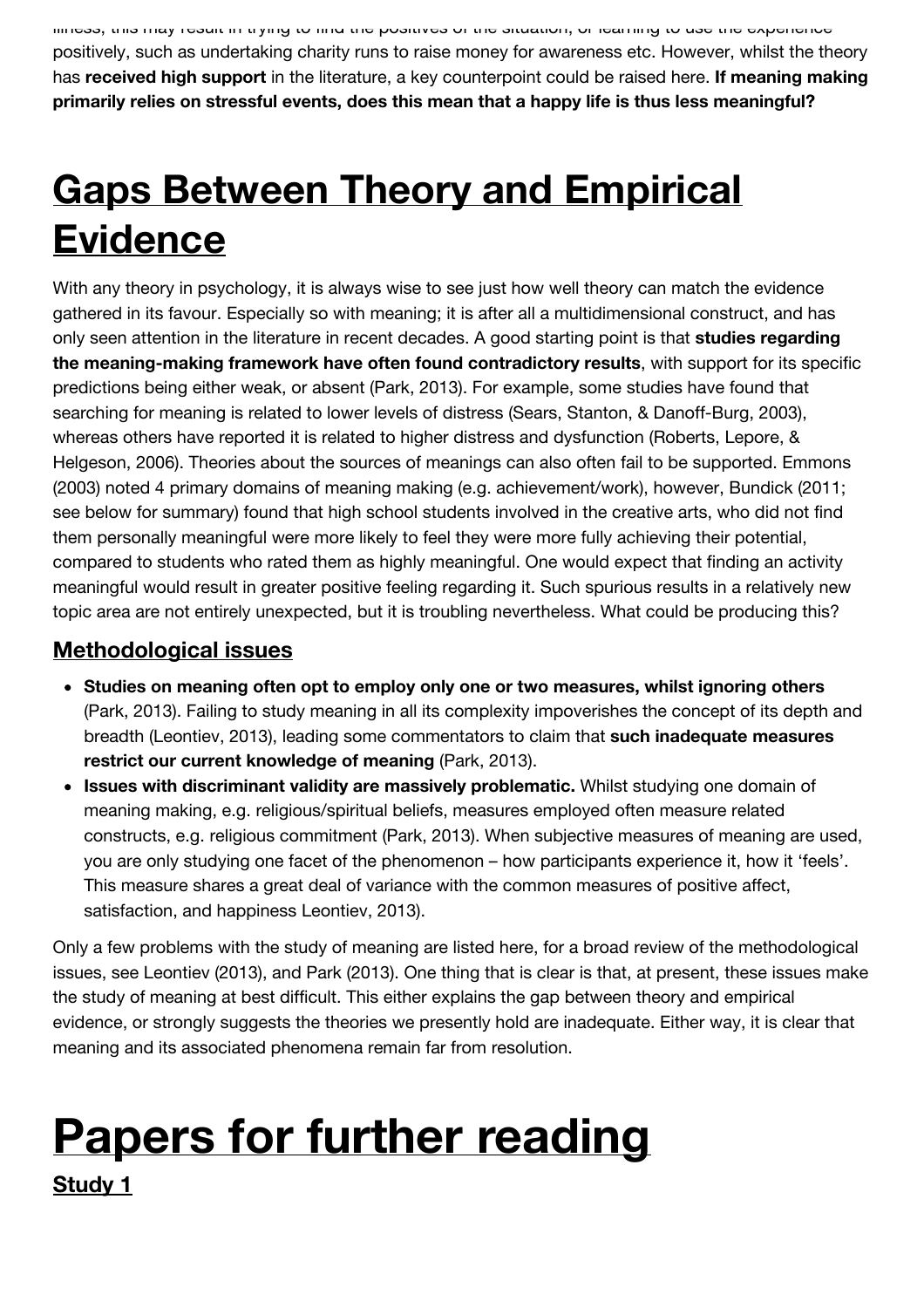### **Sources and motives for personal meaning in adulthood**

*[Fave, A. D., Brdar, I., Wissing, M. P., & Vella-Brodrick, D. A. \(2013\). Sources and motives for personal](http://www.tandfonline.com/doi/full/10.1080/17439760.2013.830761#.Uu_hCfl_tvQ) meaning in adulthood. The Journal of Positive Psychology, 8(6), 517-529* (http://www.tandfonline.com/doi/full/10.1080/17439760.2013.830761#.Uu\_hCfl\_tvQ)

#### **Aim**

This study had a couple of key aims

- 1. To gain an insight in to the sources and motives underlying these sources of meaning in personal life of adults.
- 2. To investigate whether these sources and motivations of meaning differed across age groups.
- 3. To determine the extent to which meaningfulness and life satisfaction are correlated.

The study involved 666 participants from seven different Western countries. It is the first and only study in to meaning which has utilised an international sample. Three different age groups were set

- Group 1 30-34 years old
- Group 2 35-44 years old
- Group 3 45-51 years old

Both quantitative and qualitative information were investigated.

**Methodology**

**Eudaimonic and Hedonic Happiness Investigation** (EHHI) :Participants were asked to state 3 prominent **THINGS** in their life which had meaning (**sources of meaning**). They were then asked **WHY** these things were meaningful to them (**motives for meaning**).

Participants were then asked to rate on a scale of 1 to 7, **HOW** meaningful **10 different domains** of their life were. These domains were: work, family, standard of living, interpersonal relationships, health, personal growth, leisure, spirituality/religion, society and community, as well as in life in general.

The five-item **Satisfaction with Life Scale** (SWLS) was then used to determine participants **subjective well-being on a cognitive judgement level.**

**Results**

#### **Sources and motivations**

The vast majority of participants stated that **family** was a major source of meaning.

Also frequently mentioned sources of meaning were

- **work**
- **interpersonal relations**
- **and health**

The majority of participants referred to **personal life** in terms of **growth, life engagement, goal commitment and self-actualization** as a **reasoning** for meaning. **Family** was also a common motive underlying sources of meaning with respect to **responsibility** towards and **sharing** with members.

#### **Age differences**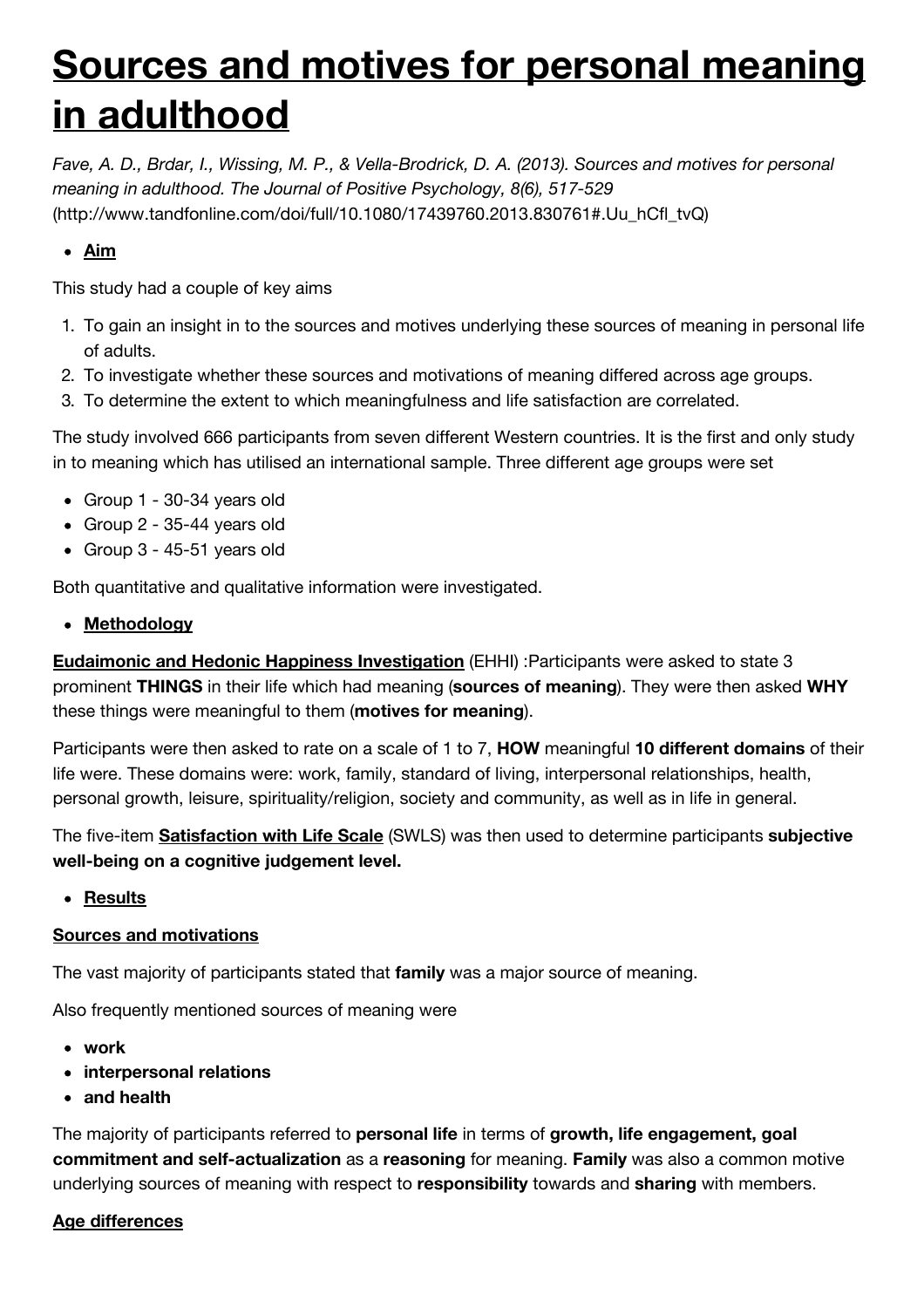In the youngest group, **personal growth** was much more meaningful than in the other two older groups.

Whereas **family related meaningfulness** was much more important to the **older groups** (2&3) in comparison to the younger group (1).

#### **Life Satisfaction**

Meaningfulness actually only explained a very **small percentage** of the **variance in life satisfaction**.

Hierarchical regression of the domains of meaning showed that **only three contributed significantly** to the **variability in life satisfaction**.

- **family**
- **work**
- **& social relations**
- **Strengths**
	- **Cross cultural** sample is the first of its type in meaning research.
	- The **open ended questions** used in the EHHI allow for detailed, comprehensive answers about the sources and motives of meaning.
- **Limitations**
	- The study only looked at people aged between 30 and 51. It would perhaps be interesting to consider how the sources and motivations behind sources of meaning differ across a much wider age range.
	- Some perhaps may criticise the life domains chosen to be included in the analysis as it is a subjective and complicated choice.

#### **Study 2**

### **Meaning in life, anxiety, depression, and general health among smoking cessation patients**

*S* [\(http://www.jpsychores.com/article/S0022-3999\(09\)00079-8/abstract\)](http://www.jpsychores.com/article/S0022-3999(09)00079-8/abstract)*teger, M. F., Mann, J. R., [Michels, P., & Cooper, T. C. \(2009\). Meaning in life, anxiety, depression, and general health among](http://www.jpsychores.com/article/S0022-3999(09)00079-8/abstract) smoking cessation patients.Journal of psychosomatic research, 67(4), 353-358 (http://www.jpsychores.com/article/S0022-3999(09)00079-8/abstract).*

#### **Aim**

The aim of this experiment was to investigate the relationship between meaning in life, depression, anxiety, and social support with self-reported general health. In particular, they examined the relationship between the **presence of meaning** (POM) in life and the **search for the meaning** (SFM) in life with **mental and physical health indicators** in participants who were seeking treatment to **aid their cessation of smoking**.The study involves 99 participants.

#### **Methodology**

Participants were asked to complete **5** anonymous **questionnaires** at the beginning of the third smoking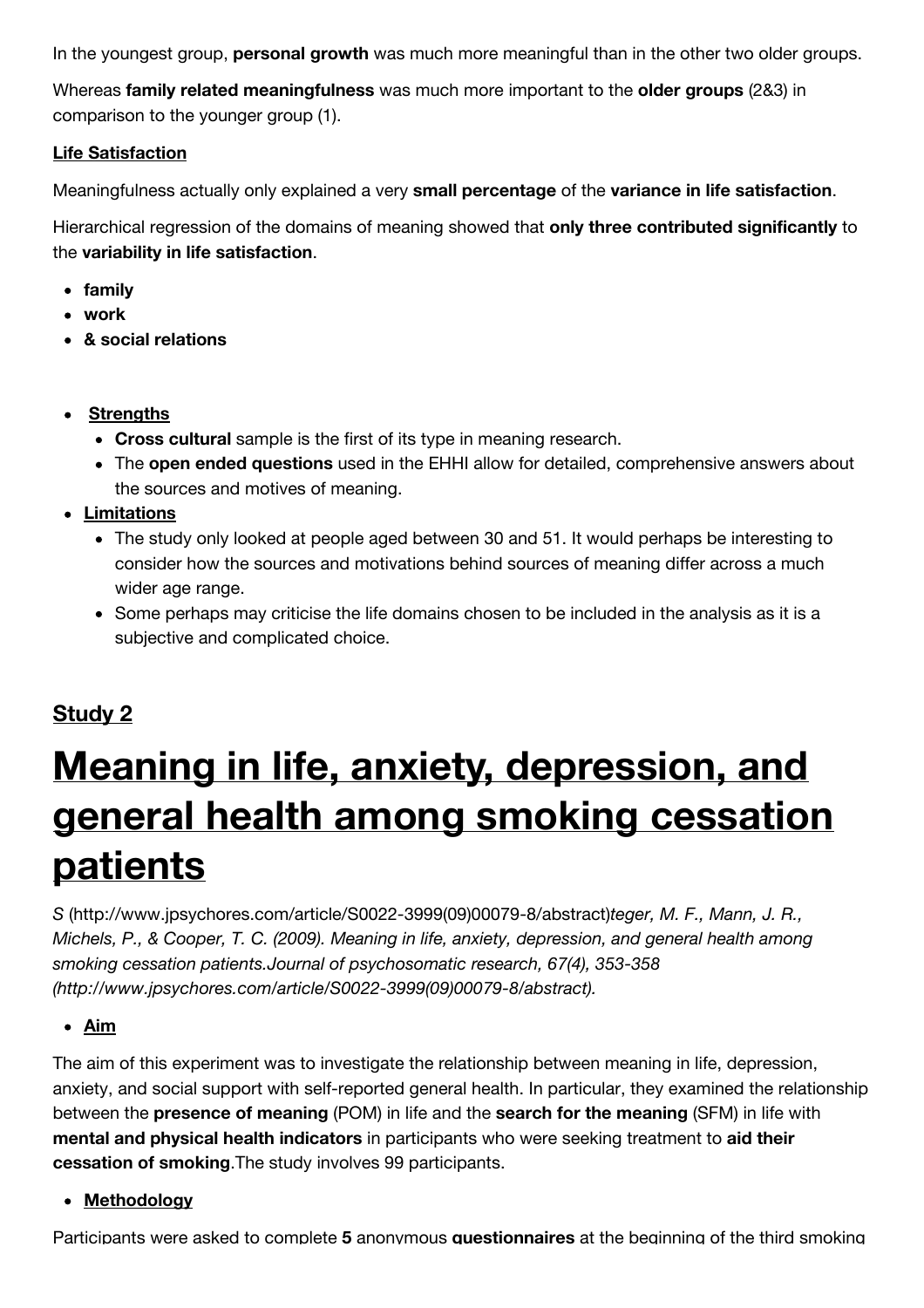cessation class.

#### **Questionnaires**

- 1. The first questionnaire assessed **general demographic information** and medical history.
- 2. The second questionnaire was the **ENRICHD Social Support Instrument**. It measures **social support using six questions** which assess the availability of others to provide the individual with emotional support, companionship and practical assistance.

Participants were asked to complete **5** anonymous **questionnaires** at the beginning of the third smoking

- 3. The third questionnaire was the **Meaning in Life questionnaire**. It measures an individuals' meaning in life using **10 questions** which measure both **POM and SFM**.
- 4. The fourth questionnaire was the **Hospital and Anxiety Depression Scale.** It has 14 items which assess an individual's **depressive and anxiety symptoms**.
- 5. Finally, participants' **general health** was based on a self report **5-point Likert scale**.
- **Results**
	- Those who reported **lesser POM and greater anxiety and depression** reported **worse perceived health**.
	- There was **not a significant linear correlation between SFM and perceived health**. However, the **interaction** between **SFM and POM was significant**.
	- Results suggest **that POM and SFM interact** to **predict health and anxiety** above and beyond depression scores.
	- **POM** seemed to buffer the **harmful relation** between **SFM** and **health and anxiety**.
- **Strengths**
	- It was the **first study** to look at the relationship between **meaning of life and physical and mental health** outcomes in terms of **substance abuse**.
	- The use of a **sample who are trying to quit smoking is interesting** as smoking is associated with higher levels of poor mental health than the general public, and poor mental health has strong links with meaning in life. Therefore it can be determined whether **meaning in life is serving its hypothesised protective role**.
- **Limitations**
	- The **cross-sectional design** limits the study as it is not possible to determine whether the relationships that exist between the variables were caused by each other or in which direction. Future studies may benefit from longitudinal designs.
	- It only used measures of **self-report** which are **subjective** and can be **unreliable**.

#### **Study 3**

## **Extracurricular activities, positive youth development, and the role of meaningfulness of engagement**

**Bundick, M.J. (2011).Extracurricular activities, positive youth development, and the [role of meaningfulness of engagement. The Journal of Positive Psychology, 6\(1\), 57-](http://www.tandfonline.com/doi/abs/10.1080/17439760.2010.536775#.Uu_hb_l_tvQ) 74.** (http://www.tandfonline.com/doi/abs/10.1080/17439760.2010.536775#.Uu\_hb\_l\_tvQ)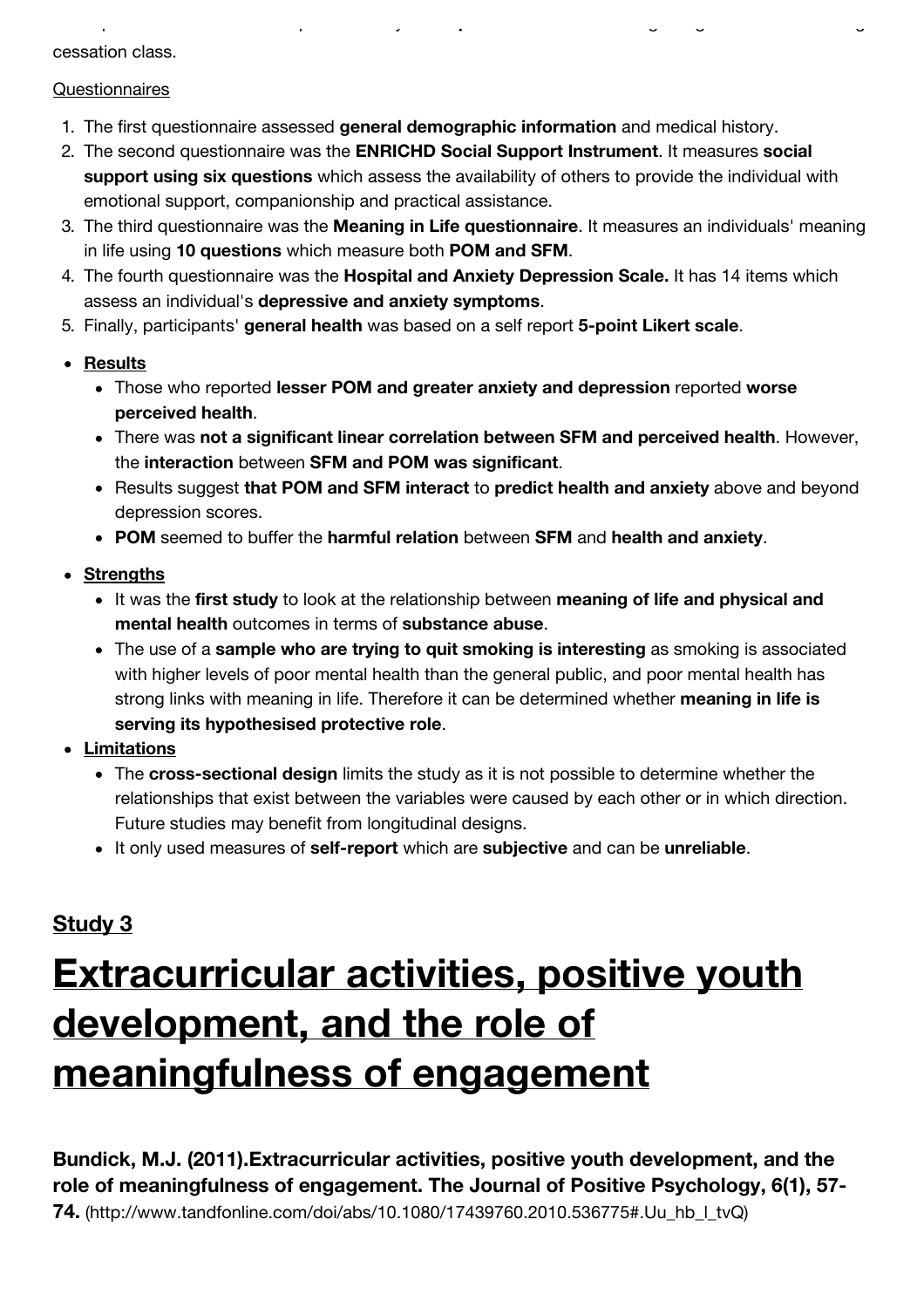#### **Aim**

The aim of this study was to investigate the longitudinal relations among extracurricular participation and multiple indicators of positive youth development (PYD), and explored whether the personal meaningfulness of these domains moderated these relations. The study involved 201 ninth-graders across several different school districts in America on both the West and East coasts of America, in different demographic regions.

#### **Methodology**

Participants were required to complete a battery of questionnaires and demographic items, which was repeated 2 years later to provide longitudinal measures.

#### **Questionnaires**

- 1. *Participation in and personal meaningfulness of extracurricular activities:* 16 different extracurricular activities spanning 6 different domains (volunteering, religious, academic clubs, creative arts, sports and student leadership) were assessed. For each activity, participants were required to respond to two questions; 'How often are you engaged in this activity?', and 'How meaningful is this activity to you?'. Responses were given on 9- and 5-point Likert scales respectively.
- 2. *Life satisfaction:* To assess life satisfaction, the *Satisfaction with life scale* (SWLS) was used. The purpose of this test is to assess one's cognitive appraisal of the current status of one's life compared to one's self-defined ideal life, and is designed to be global, rather than domain-specific measure of life satisfaction. Participants were required to respond to 5 items on a 7-point Likert scale.
- 3. *Purpose in life:* The Purpose in Life subscale of Ryff's (1989) Scales of Psychological Well-Being was employed to assess the degree to which participants have a general sense of purpose, meaning, and goal-directedness in their life. Nine items were assessed on a scale of 1-7.
- 4. *Hopeful Future:*Participants were required to respond to 3 items designed to measure the degree they feel they are on path to a hopeful future (e.g. "'When I think about the future, I am not very hopeful that things will work out")
- 5. *Fulfilment of Potential:* Participants were asked to respond to two items designed to capture the degree to which they believe they are living up to their personal potential, on a seven point scale (1- 7).

#### **Results**

- Only **student leadership** and **volunteering positively predicted** any of the **PYD variables longitudinally**, and engagement in the **creative arts was negatively associated with a later sense of purpose in life**.
- Participation in the activity domain was on average **more likely to lead to later positive development when the perceived meaningfulness of that domain was relatively low.**
- The degree of perceived personal meaningfulness of an activity domain did moderate the relations between engagement in that domain and indicators of PYD, though only in certain circumstances, and often in an expected way.
- Participants who did not take part in the creative arts but found them to be highly meaningful were more likely than non-participants who did not find the creative arts meaningful to be higher in purpose in life
- those who participated in the creative arts but **did not find them very meaningful** were more likely than those **who participated but found them highly meaningful to be high in perceived fulfilment of potential**
- For the three significantly moderated relations in the sports domain (participation with life satisfaction, hopeful future, and overall PYD), **the general trend showed that meaningfulness**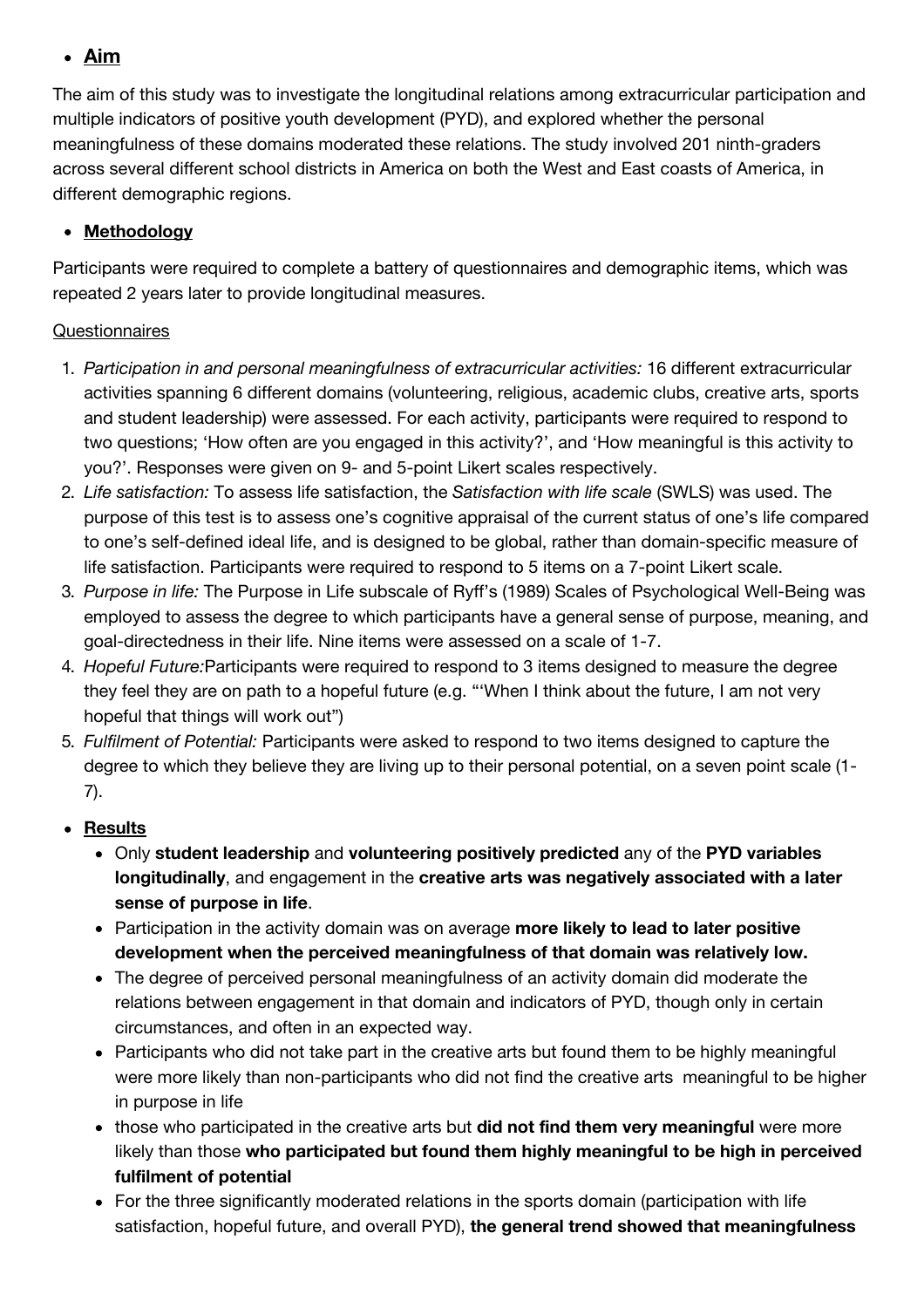#### **of the domain made a difference primarily for non-participants**

- The effect of meaningfulness of student leadership appeared to be contingent on what level of leadership the participant was involved in, i.e. **the higher their position, the higher the effect of meaningfulness on other outcomes.**
- **Strengths**
	- The study had a large number of respondents across different demographics and racial backgrounds, making the data more applicable to generalize from.
	- The study of the interaction between meaningfulness and PYD is not a particularly well explored area. Whilst the results were often counter to prediction, they are indicative that this is still a fertile area for research.
	- The study applied to a wide range of extracurricular activities, whereas most previous investigations in the area are restricted to a smaller set of activities
- **Limitations**
	- The potentially highly important variable of academic achievement was omitted from the study. As noted in the theories section, a large part of meaning is its relation to the outside world. To a high-school student, it is likely that academic achievement will strongly inform their view of objective meaning. This is most easily characterised as *omitted variable bias.*
	- All measured were self-report, which as noted above may serve better to only capture one aspect of meaningfulness; the subjective. Failing to capture the others may result in an unclear picture of the phenomena. Furthermore, issues may have arisen that are common to all selfreport measures, such as a desire to uphold what is seen as socially acceptable, rather than actually experienced.

## **Practical Exercise**

Interested in trying to find meaning in your life? Here is a quick exercise that can help!

The first step to finding meaning in your life is to determine **which aspects of life are most important to you**. This is an exercise from Acceptance and Commitment Therapy (ACT) for Borderline Personality Disorder (BPD) that is designed to help identify what is meaningful to the patient.

- 1. Write down the following list on a blank piece of paper
- **Intimate Relationships**
- **Parenting**
- **Family**
- **Friendships/Socializing**
- **Education/Personal Growth**
- **Career**
- **Recreation**
- **Spirituality/Religion**
- **Physical Health**
- **Helping Others**

and move on.

2. With 5 representing extremely important and 1 representing not at all important, write a number next to each item which corresponds to **how important you feel each item is to you**.

• Remember that there are **no right or wrong answers**, if you are unsure simply put a question mark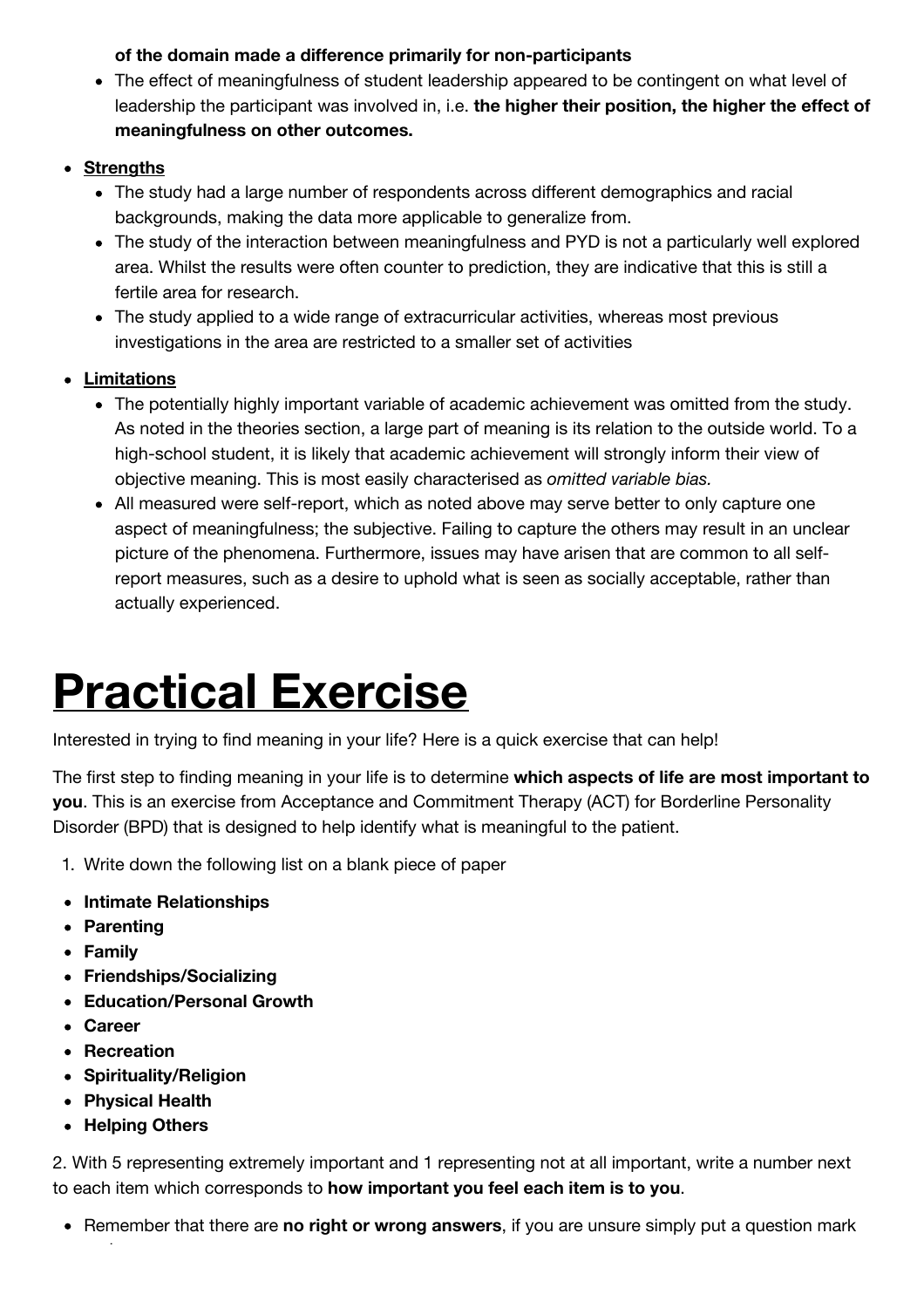and move on.

3. Select the two or three domains that you have rated as being most important to you. Write down a couple of sentences about how you would like to **behave** in each domain (not how you would like to think or feel, but more importantly how you would want to **act**.)

4. The sentences you have written can now help you to find meaning in life – these **behaviours and actions show how you would like to be in areas of your life that you feel are most important to you**.

(Hayes, 2005).

## **Closing Remarks**

What then, is the take-home message of this wiki? **Meaning presents a difficult case for psychology; traditional methods of measurement seem to miss its essential aspects**. It is multi-dimensional, both subjective and objective, it is neither trait nor state. Commentators in the field have noted that our current methods of measurement constrain our understanding of it. One thing that is certain is that meaning is seeing more attention in positive psychology than it has previously; it is one of the core aspects of our lives. Moreover, having a sense of **a 'meaningful life' is assumed to have a positive, preventative psychological effect**. In modern times, we are met with rising rates of depression worldwide. Though it is always difficult to predict trends in literature, it is most likely a safe bet to say that in the next decade we will see a greater deal of research on meaning, and the development of techniques appropriate to its study.

## **References**

Adler, A. (1980). What life should mean to you. London: George Allen & Unwin. (Originally published 1932).

Aslan, R. (2006). *No God But God.* London: Arrow Books

Baumeister, R. F. (1991). *Meanings of life*. Guilford Press.

Baumeister, R. F., & Vohs, K. D. (2002). The pursuit of meaningfulness in life. In C. R. Snyder & S. J. Lopez (Eds.), Handbook of positive psychology (pp. 608–618). Oxford: Oxford University Press

Bundick, M.J. (2011).Extracurricular activities, positive youth development, and the role of meaningfulness of engagement. *The Journal of Positive Psychology, 6(1),* 57-74.

Emmons, R. A. (2003). Personal goals, life meaning, and virtue: Wellsprings of a positive life. In C. M. Keyes & J. Haidt (Eds.), Flourishing: Positive psychology and the life well-lived (pp. 105–128). Washington, DC: American Psychological Association

Fave, A. D., Brdar, I., Wissing, M. P., & Vella-Brodrick, D. A. (2013). Sources and motives for personal meaning in adulthood. *The Journal of Positive Psychology*, *8*(6), 517-529.

Frankl, V. (1967). Psychotherapy and existentialism. New York, NY: Simon & Schuster

Hayes, S. C., & Smith, S. (2005). *Get out of your mind and into your life: The new acceptance and commitment therapy*. New Harbinger Publications

Heintzelman, S. J., & King, L. A. (2013). On knowing more than we can tell: Intuitive processes and the